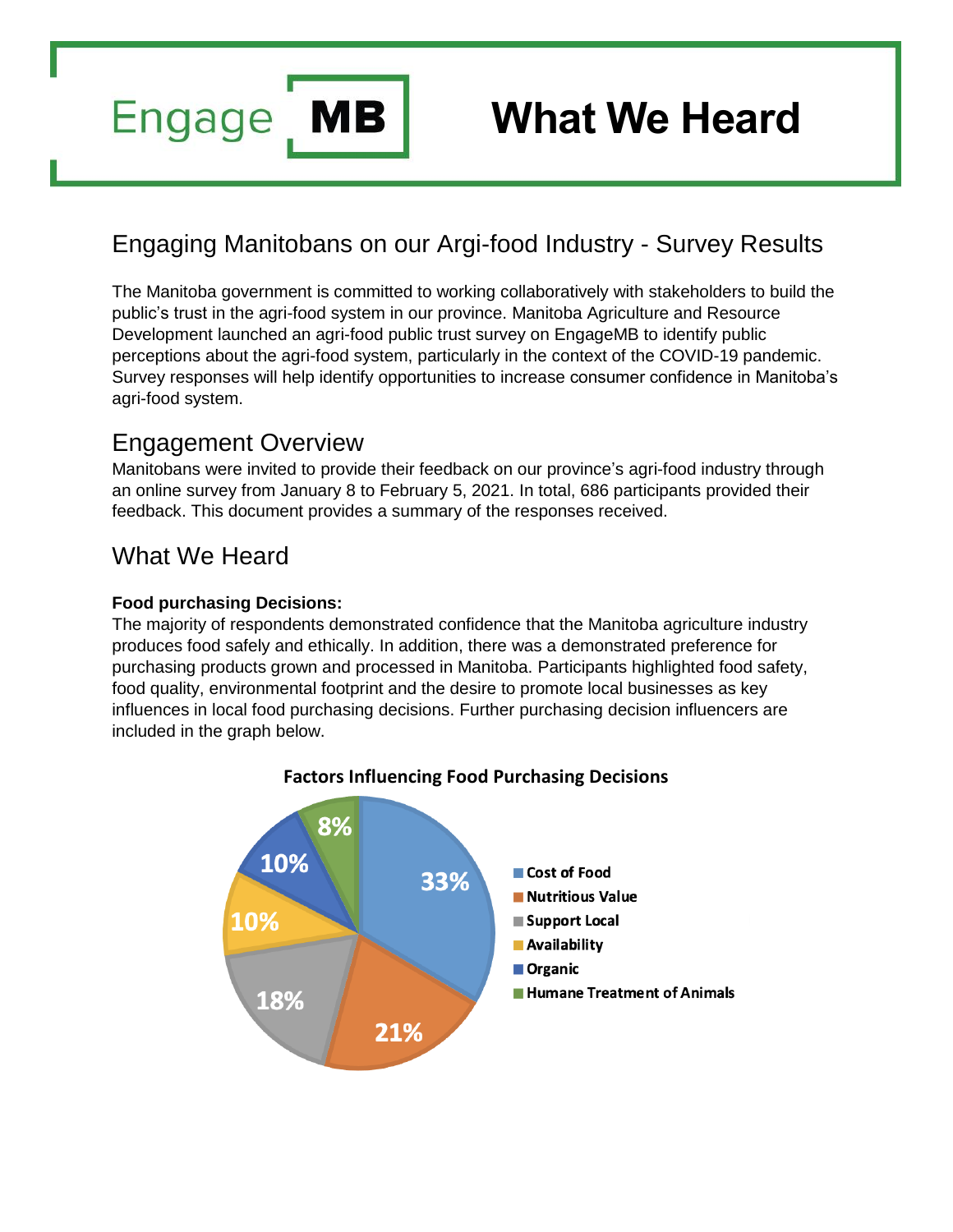#### **Connecting to Food Producers:**

The majority of participants (97 per cent) have taken actions to enhance their knowledge of food production models including seeking out food from local retailers, visiting farmers' markets, attending rural fairs and events and participating in other learning opportunities as available.



**Participation in Food Events and Activities**

The Manitoba agri-food sector participates in, and hosts, various learning events and connection opportunities for the public. Of these, respondents were most familiar with Great Tastes of Manitoba (25 per cent), Open Farm Day (20 per cent) and Ag in the Classroom (16 per cent). However, 19 per cent of respondents indicated being unfamiliar with available learning events. Participants were motivated to attend these events for various reasons, however, the greatest value was attributed to events that are educational, create an opportunity to connect with food producers and provide a fun activity.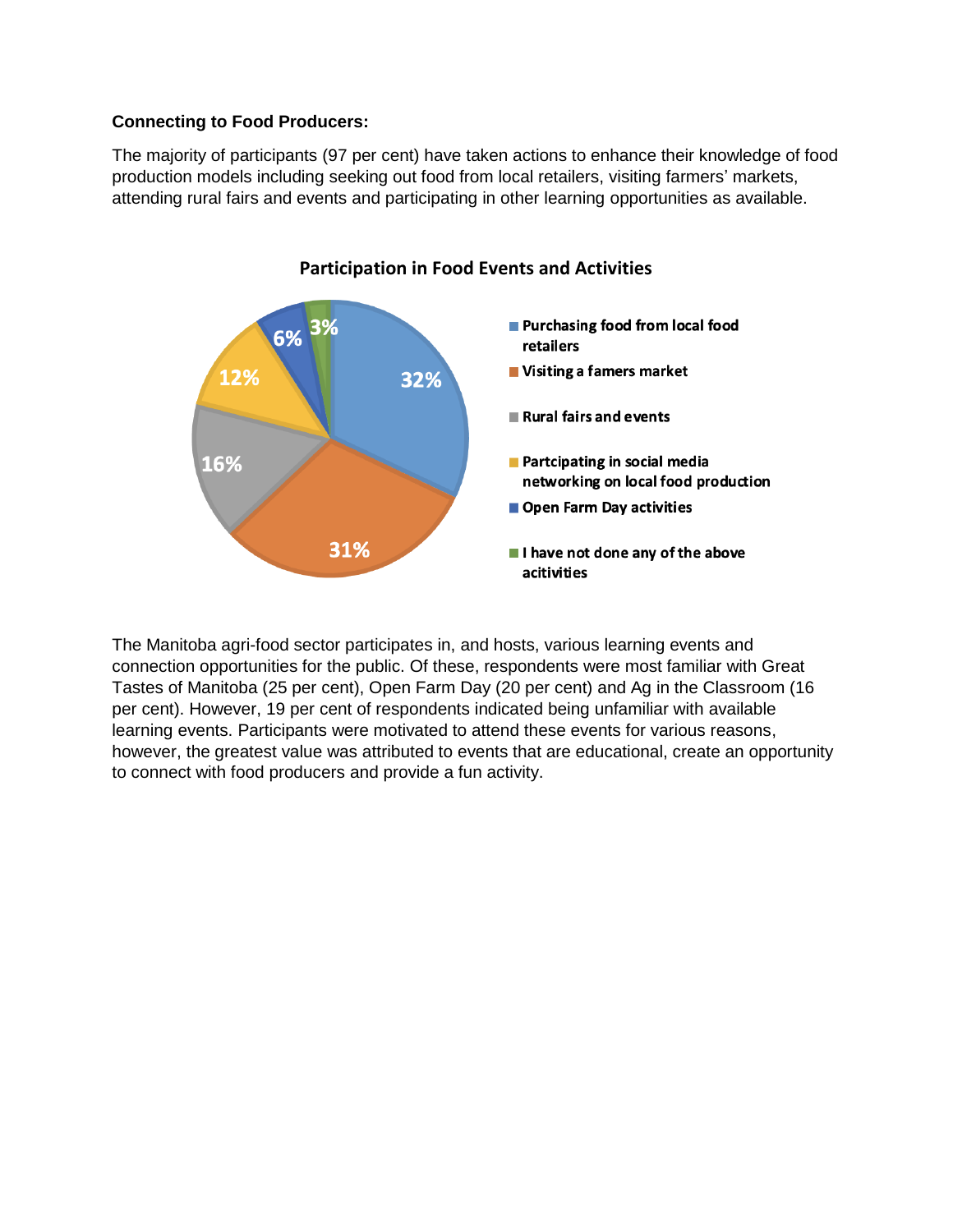#### **Participation in Agri-Food Events and Activities**



The survey asked Manitobans about potential information and knowledge sharing models. Participants indicated strong support for the continuation of in- person events and websites (51 per cent). Social media and YouTube videos were supported as alternative forms of outreach (32 per cent combined), although social media was identified as being an untrustworthy source of information by 75 per cent of respondents.

Farmers (89 per cent), their own medical doctor (87 per cent), dietitians (83 per cent), agricultural organizations (74 per cent), family/friends (71 per cent), and information from public health (72 per cent) are the most trusted sources of food information.

#### **How has COVID-19 influenced food purchasing decisions?**

COVID-19 has influenced food purchasing decisions and flagged concerns about food availability within communities. There is an increased preference for local food partnered with interest in actions to build consumer and producer connections.

Respondents (36 per cent) noted an increased interest in local food production models and issues. Respondents also indicated strong interest in learning more about sustainability, food production and food security (42 per cent combined). The chart below highlights the impact of COVID-19 on thoughts about food.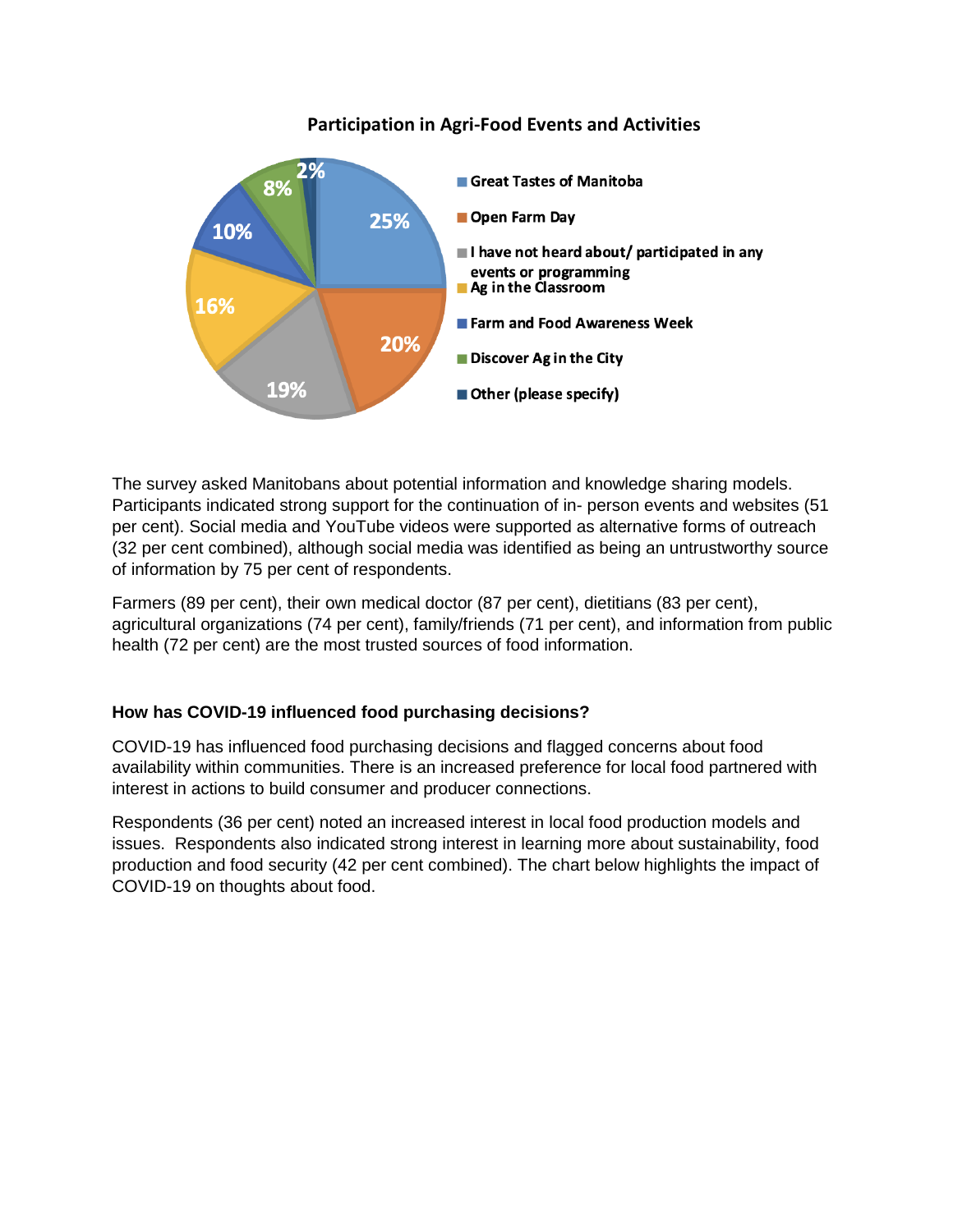

#### **Impact of COVID-19 on Thoughts about Food**

#### **Building Confidence Now and in the Future:**

Respondents would like to see advancements in Manitoba's local food production and technology for the betterment of Manitoba's future. There is a desire to see increased locally grown or processed foods and ensure good quality, nutritious food is accessible to all communities in Manitoba. Government support to increase Manitoba's local food market availability and awareness is required. Manitobans feel sustainable farming is a key opportunity for driving growth in the Manitoba food sector. The topic of sustainability intersects the entire food system; however, respondents want to understand how the food system can address the climate change challenge and create positive impacts on our environment.

Respondents expressed the need for government to better engage and educate the public on Manitoba's local food systems and sustainable farming practices. Respondents expressed the need for increased food regulations, including pesticides, chemicals, genetically modified organisms, current food sale regulations, limiting food waste, and stronger environmental standards.